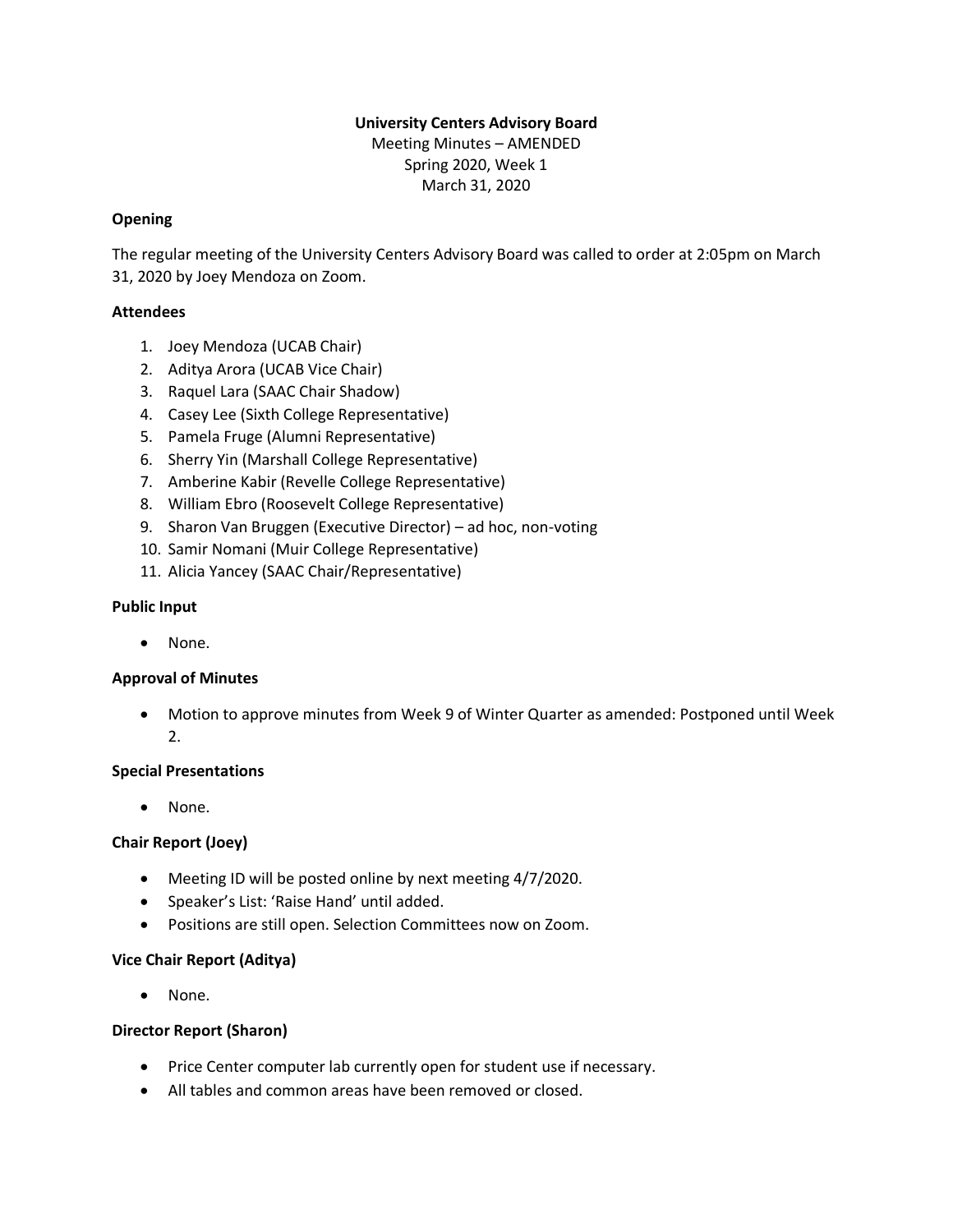- Restaurants allowed to be open for takeout only. However, foot traffic is being decreased in this area. Only minimal operations currently.
- Remote work plans have been developed, including the student teams.
- Currently looking into ways to create online services and content.
- Will begin to look at the financial impact of the lockdown.
- No events or activities for Spring Quarter.
- Triton Food Pantry and The Hub are still open with limited hours.
	- $\circ$  Aditya: How has this impacted the construction timelines for the space in Price Center and Dirty Birds?
		- **EXECT** Sharon: Construction is still considered an essential service, currently doing some detail work. Dirty Birds won't open in Spring Quarter. Regarding the replacement for Bombay Coast, the vendor is considering a new lease.
		- Aditya: Will Dirty Birds be ready to open in the fall?
		- Sharon: It is anticipated they will be ready to go by then.
	- o Samir: What's the financial impact? Will this information be publicly available?
		- Sharon: We try to be as transparent as possible, and our budget is online.
	- $\circ$  Joey: Is there a cleared list of projects that are now non-essential? This way the board can bring this information to their constituents.
		- **E** Sharon: We are working on this. The projects approved by UCAB are currently online, and we will come up with a list of projects that are essential, and some that were set aside. We have a reserve balance for emergency situations. This year should be enough, however next year will be more difficult.
	- o Joey: Could you share the information about spring break?
		- Sharon: Since the facility remained open for several weeks during winter quarter while students and staff were sent home, custodial staff had to stay. The building closed for spring break to give the team a physical and mental break. These teams were allowed paid admin time, and we established a schedule, so everyone has a combination of on-site and paid admin leave.

#### **New Business**

• None.

### **Member Reports**

- Samir: What are the other places that fall under UCAB's purview, and what are they doing to mitigate the number of people that gather?
	- o Sharon: Same process and strategy being used. No computer labs open in the Student Center. We also oversee some outdoor spaces, but those spaces are not being used because there are no events. Less furniture is available outside. Everything for the Student Center is being done for Price Center.
- Will: Regarding PC, only a handful of food services are open. Could we persuade them to use Grubhub to eliminate lines? Furthermore, I would like to proceed with a newsletter for ERC constituents.
	- $\circ$  Sharon: We have been doing our best to get all vendors onto Grubhub. However, there is no line issue since there aren't many people in the building right now.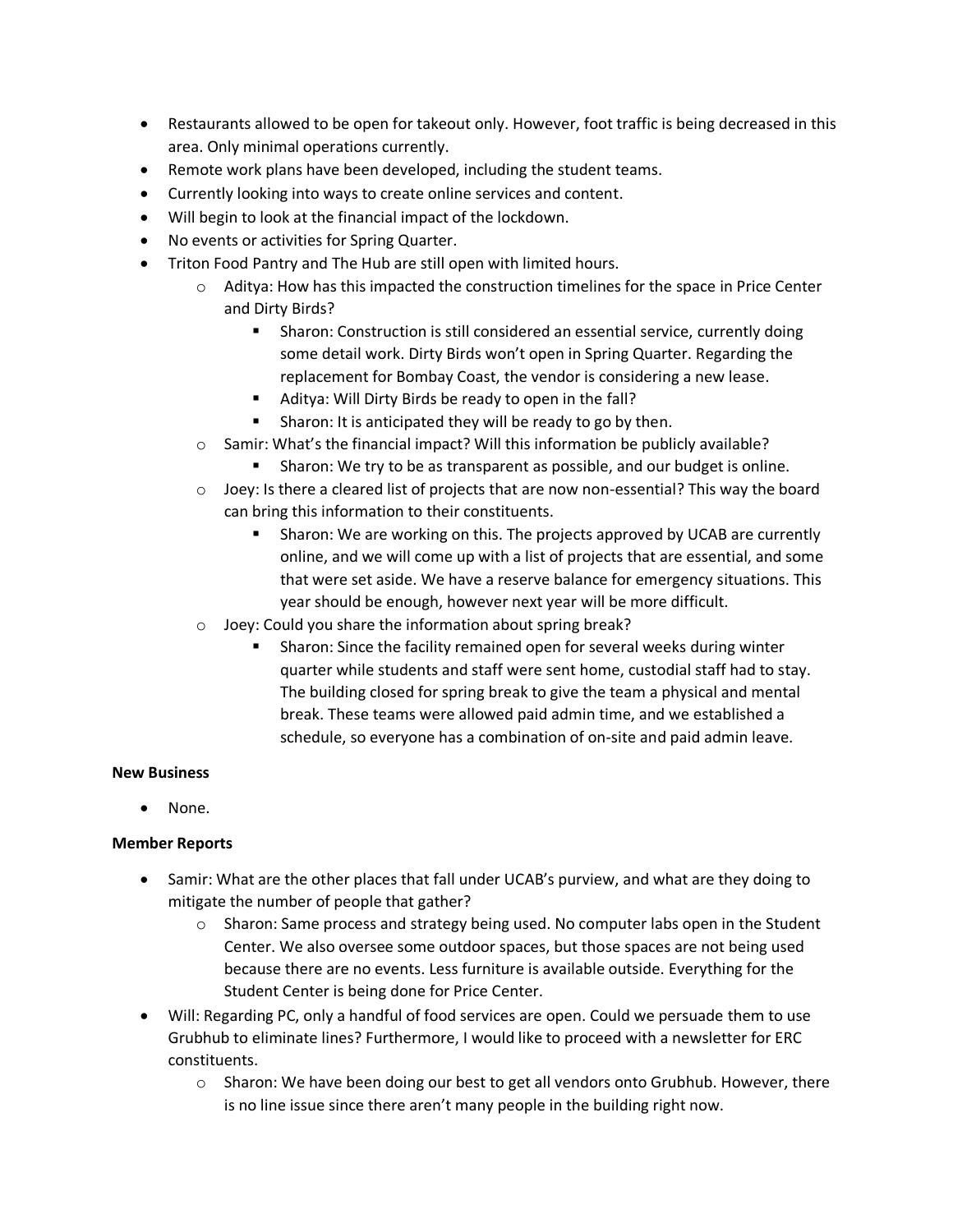- $\circ$  Joey: Newsletter is a good idea, if the information is from you as a representative. I can get graphics if needed. What else can we do to help information sharing?
	- Will: The newsletter would contain updates on Dirty Birds situation, and information about the old Student Center. Having graphics for the open positions would be great as well.
	- Joey: University Centers has limitations on emails sent to students. Sharing on behalf of UCAB, is acceptable, if we share accurate information.

### **Old Business**

Motion to Open UCAB Representatives: *Approved.*

- UCAB Representatives Amendment
	- o Adding Greek Life and Sustainability Representative
	- o Casey: Could we have an international representative for UCAB?
		- Joey: Do you have more details?
	- $\circ$  Casey: We have different colleges for representation, but international students are their own community. This way, international students have a voice and a say.
		- Samir: I agree, it would be useful to have an international representative to represent the international community. It would provide a new perspective and help University Centers appeal to international students, since they make up a significant portion of our campus.
		- Will: I also agree, this would be a really great thing. It seems better to than a Greek Life representative. But how would we find someone?
	- $\circ$  Joey: Makes sense, however, I approached these specific two representatives because they can appoint or elect someone. It is unknown if there's an international student organization that can appoint a representative. Reaching international students has been a challenge for University Centers.
		- Sharon: The board is composed of representatives that have constituents. All positions have had large scale reach, except the At-Large positions.
	- $\circ$  Joey: Would this person be from an appointed entity or more of an at-large position?
		- Casey: Would this be another Student-At-Large position?
			- Joey: You can be an international student for a Student-At-Large position. And you can advocate for international student concerns for this position. Having an appointing body allows a fair vetting process that each person here went through to represent their constituency on this board. There's also a layer of accountability.
	- $\circ$  Sharon: There are other ways you can reach out to different groups of students, such as surveys. It does not necessarily have to be through a new position. You could potentially hold a virtual townhall or webinar.
		- Joey: And, we can start ad-hoc committees that can go toward any initiative or concern you may have. A digital townhall is a good idea. If you have interest in this kind of ad-hoc committee, email me separately.

Motion to Table Discussion Until Next Week: *Approved.*